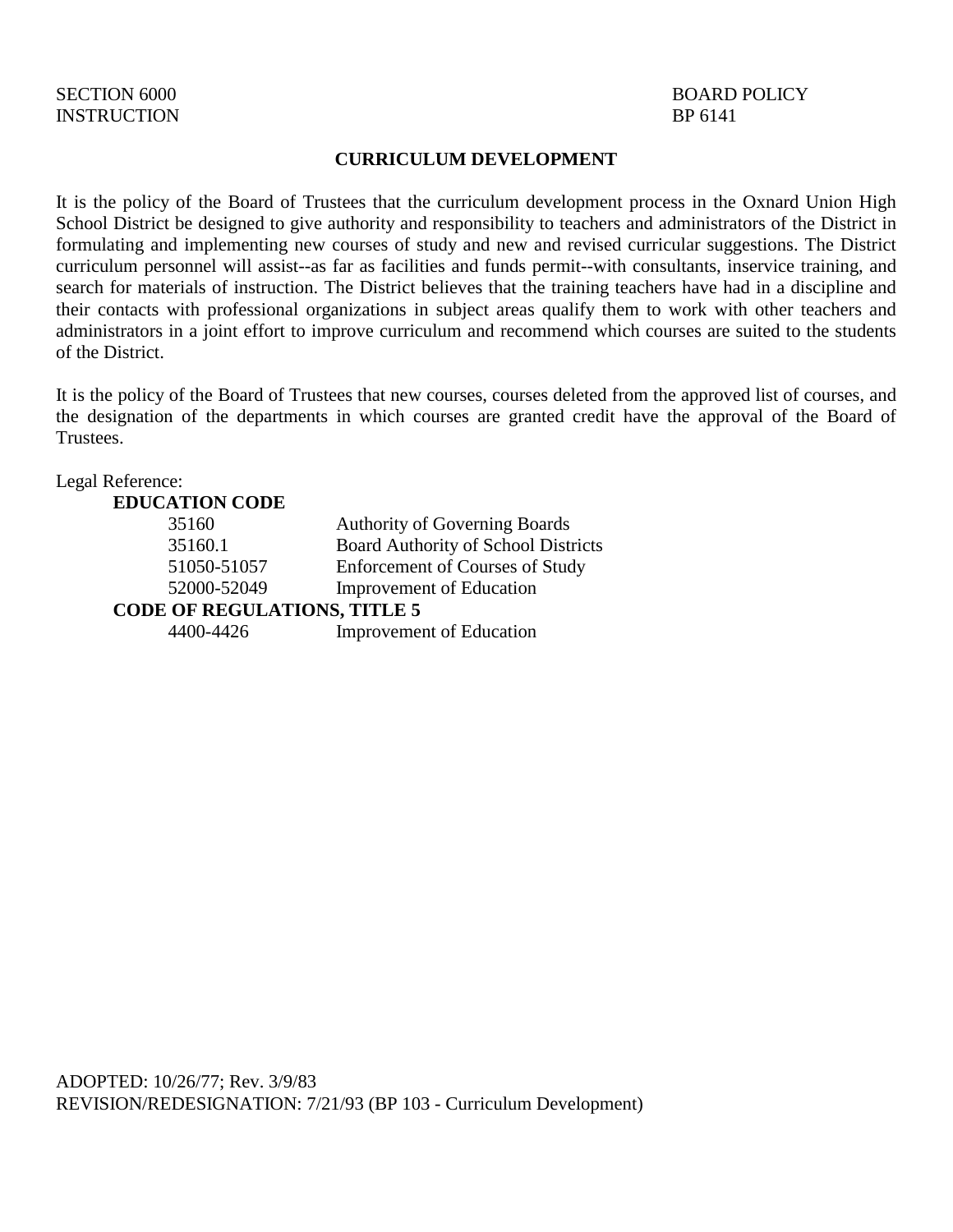# SECTION 6000 ADMINISTRATIVE PROCEDURES

### **CURRICULUM DEVELOPMENT**

- A. The purpose of curriculum development is to meet district or Board goals by:
	- 1. Coordinating all facets of curriculum development.
		- a. Recommend new courses.
		- b. Act as feedback group for local curriculum committees.
		- c. Recommend modifications in existing courses.
	- 2. Coordinating processes for identifying, implementing, evaluating, and modifying curriculum and instruction.
		- a. Working with groups such as site curriculum committees, Superintendent's Cabinet, and identifying long and short-range goals.
		- b. Conduct research on identified curricular needs.
		- c. Recommend to schools and departments new ideas on curriculum and instruction, based upon results of research and testing.
		- d. Monitor implementation of all curricular programs.
		- e. Review evaluations of curricular programs.
		- f. Conduct annual review of testing program and recommend modifications.
		- g. Review graduation requirements.
- B. Curriculum development must pass through the following groups. Initiation of programs may be at any level. However, all groups must have the opportunity for input.
	- 1. Local School Departments

Teachers in the district have the responsibility to work through their departments in planning courses and curricula to meet state and district requirements and adapting these to the needs and abilities of students.

The success of a course depends upon the care with which it has been planned--the statement of goals or concepts, the behavioral objectives, the content of learning experiences, the instructional materials, and the evaluation. A cost estimate of the equipment, supplies, and projected facilities needs to be developed and presented with the course outline.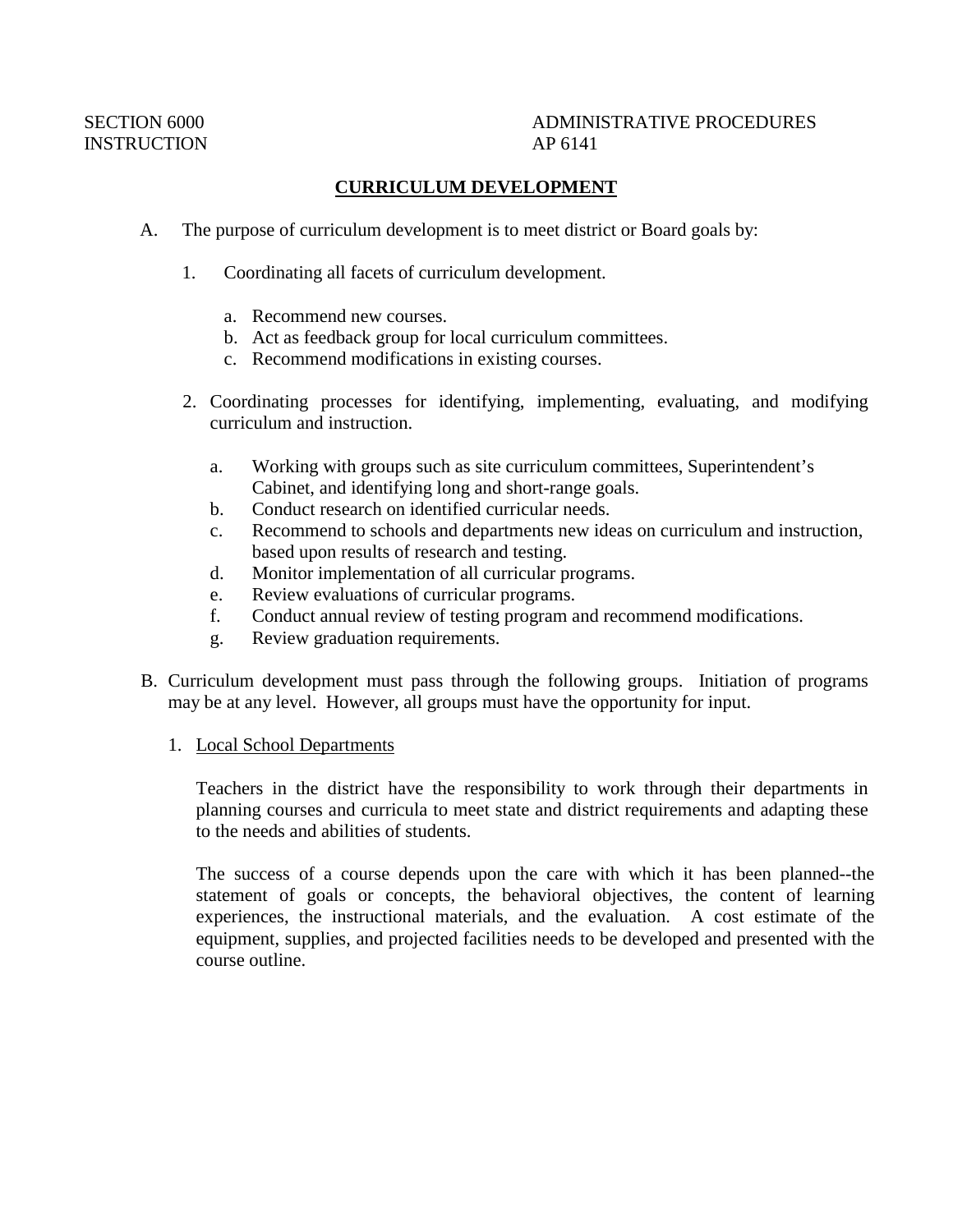## **CURRICULUM DEVELOPMENT - AP 6141 (CONT.) Page 2**

### 2. Local School Curriculum Committees

Departments shall present their curriculum proposals to the local group (curriculum committee and department chairpersons) for their consideration. The purpose of this is to receive the thinking, comments, reactions, understanding, and backing of the departments and the principal.

Each school shall establish a local curriculum committee, which may be composed of- but not limited to--the following representatives:

- a. Representative from each department.
- b. Librarian.
- c. Representative from the Guidance Department..
- d. Assistant Principal.
- e. Principal.
- f. Parents.
- g. Students.

It shall be the responsibility of the local curriculum committee to:

- a. Recommend ways to improve the instructional achievement of the school population.
- b. Recommend to the school Principal goals and objectives, to be reflected in the School-Based Coordinated Program Plan.
- c. Coordinate curricular and instructional activities with student and parent groups to meet the needs of the school population.
- d. Recommend new courses.
- e. Consider courses for deletion from the curriculum.
- 3. District Department Chairperson Groups

The district must rely on the experience, knowledge of subject area, and professional judgment of the department chairpersons as to the value of courses, curricula, and recommendations presented to them by the local schools.

Department chairpersons must complete a needs assessment which will include--but not necessarily be limited to--the following:

- a. Is the curriculum adapted to meet the needs of the students?
- b. Is the content consistent with the best and latest studies in the area?
- c. Is the course of value, worthwhile in itself, and of appropriate rigor for the students whose needs it is intended to meet?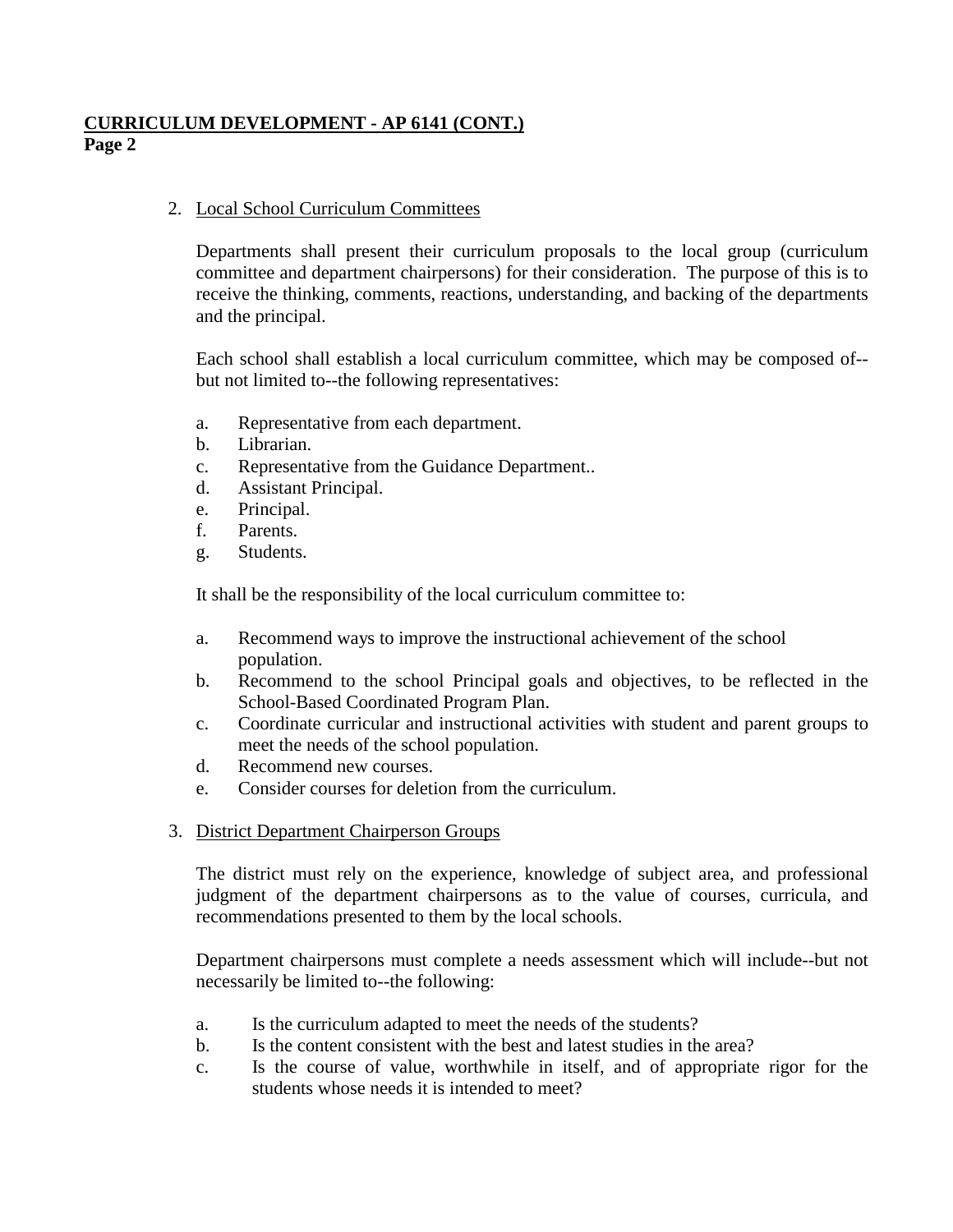# **CURRICULUM DEVELOPMENT - AP 6141 (CONT.)**

**Page 3**

- d. Is the course compatible with the philosophy, goals, and objectives of the subject area department, as well as District goals and objectives?
- e. Is the course content covered in courses which are currently adopted?
- f. Is the cost within district resource capabilities?
- g. Does the course relate to the District's definition of a graduate?

Only those courses or curriculum recommendations approved by the district department chairperson group and/or those approved by a local school's curriculum committee will be considered by the District Curriculum Committee for action.

Department chairpersons should act on proposals during their October and November meetings in order to present these to District Curriculum Committee and the Board of Trustees prior to the spring registration process.

### 4. District Curriculum Committee

The District Curriculum Committee membership is as follows:

a. A department chairperson from each of the following departments. The selection of the department chairperson representative is made by the chairpersons of the departments. EXAMPLE: All Science Department Chairpersons select one from their group as a representative to the District Curriculum Committee.

| Agriculture                         | Mathematics                  |
|-------------------------------------|------------------------------|
| <b>Business Education</b>           | Music                        |
| <b>Consumer and Family Sciences</b> | <b>Physical Education</b>    |
| English                             | Science                      |
| <b>English Language Development</b> | Social Science               |
| Foreign Language                    | <b>Special Education</b>     |
| <b>Industrial Technology</b>        | <b>Visual Communications</b> |
|                                     |                              |

- b. Subject-area representative from each school must serve on their local curriculum committee.
- c. A representative assistant principal.
- d. Representative of adult education.
- e. District office administrator with education/instruction responsibilities.
- f. Librarians' representative.
- g. Counselors' representative
- h. Coordinator of English Language Development.
- i. Principals' representative.
- j. Ex officio members: one Board member and the District Superintendent.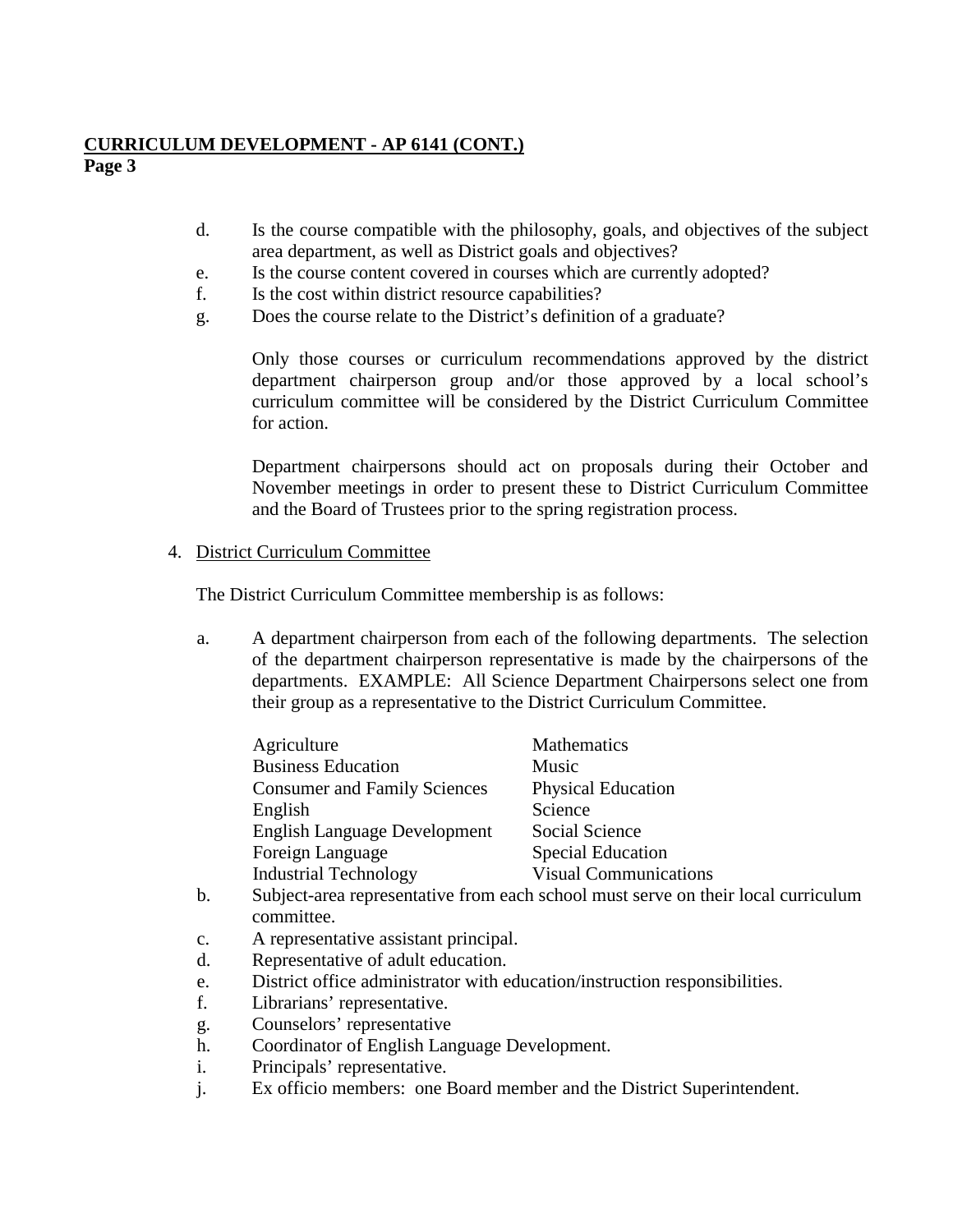## **CURRICULUM DEVELOPMENT - AP 6141 (CONT.) Page 4**

Membership shall be for a term of at least two years.

- The District Curriculum Committee will evaluate and recommend courses, programs, or curricular changes according to the following criteria:
- a. Is there excessive overlapping with courses or programs in other departments?
- b. Are there conflicting proposals?
- c. Is the course or curricular program as presented carefully planned and well thought out? (Content, objectives, cost estimate.)
- d. Does the course or curricular program follow the general and specific objectives of the instructional program of the district?
- e. Does the course or curricular program address Board goals and district philosophy of education?

Also, the District Curriculum Committee will coordinate efforts of departments and local curriculum committees, in identification, implementation, and evaluation of curriculum development, and instructional methods.

- 5. Courses that have not been offered at any school for the past two years will be removed from the list of Board-approved courses.
- 6. Superintendent's Cabinet

Superintendent's Cabinet will review curriculum proposals, rationale, and recommendations from the District Curriculum Committee.

7. Board of Trustees

Recommendations are taken to the Board by the Superintendent.

The Board must approve each course, the department in which credit is granted, department frameworks, and graduation requirements before they can become a part of the curriculum.